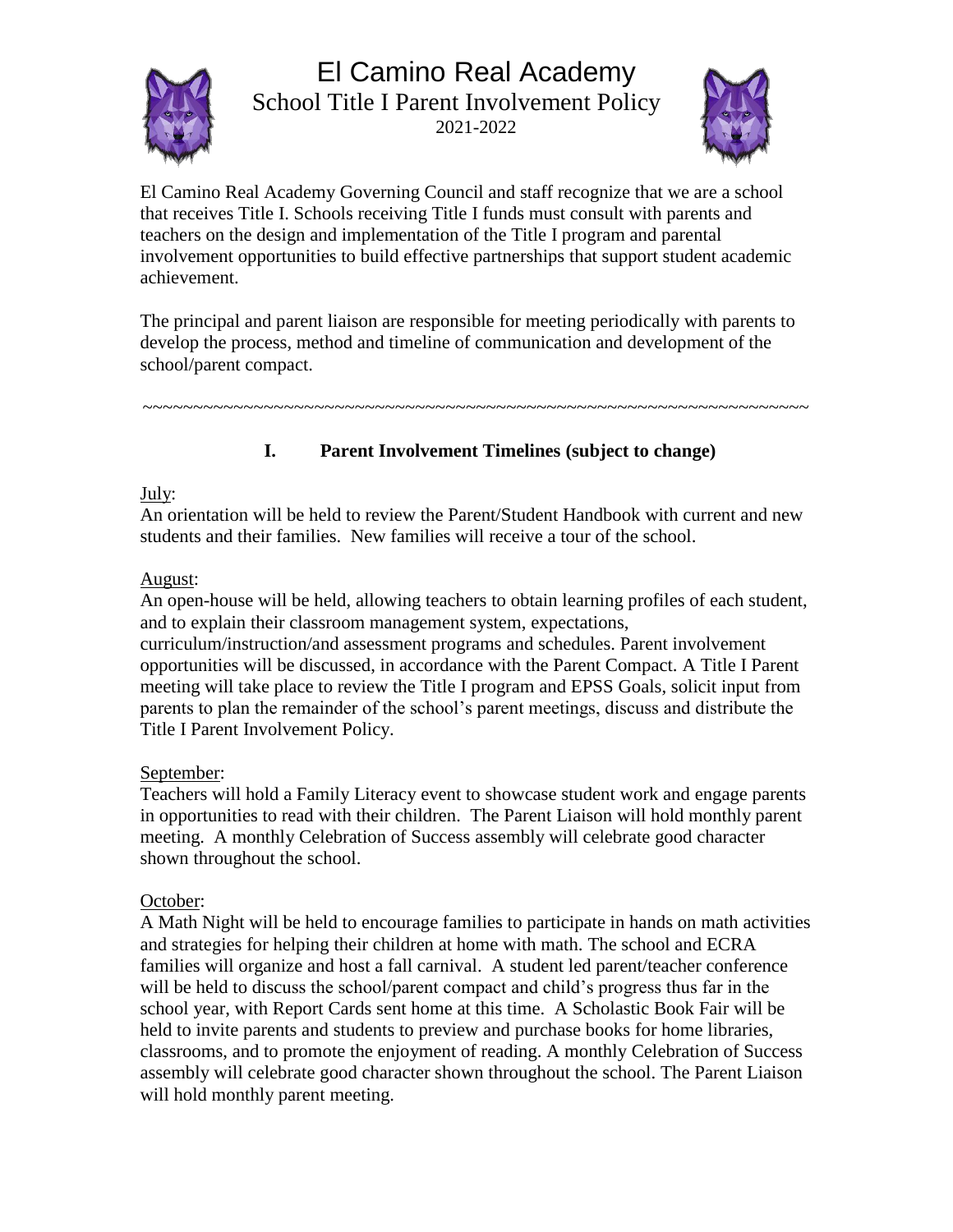#### November:

A luncheon will be held in honor of Thanksgiving. A monthly Character Counts assembly will celebrate good character shown throughout the school. The Parent Liaison will hold monthly parent meeting.

# December:

A monthly Celebration of Success assembly will celebrate good character shown throughout the school. Breakfast with Santa will be held so that families may come and enjoy a holiday breakfast with school staff, families and friends. The children will also be able to visit with Santa and have a picture taken. There will be a K-12 Winter Performance for the school community. The Parent Liaison will hold monthly parent meeting.

#### January:

Teachers will hold a Family Literacy event to showcase student work. A monthly Celebration of Success assembly will celebrate good character shown throughout the school. A Math Night/Open House will be held to encourage families to participate in hands on math activities and strategies for helping their children at home with math. Report cards will be sent home. ACCESS will be administered. The Parent Liaison will hold monthly parent meeting.

#### February:

A Title I meeting will be held to allow parents to express concerns, ask questions, and receive information regarding Title I programs, including parent involvement EPSS Goals. Teachers will hold a Family Literacy event to showcase student work. A monthly Celebration of Success assembly will celebrate good character shown throughout the school. The Parent Liaison will hold monthly parent meeting.

# March:

A student led parent/teacher conference will be held to discuss the school/parent compact and child's progress thus far in the school year, with Report Cards sent home at this time. A Scholastic Book Fair will be held to invite parents and students to preview and purchase books for home libraries, classrooms, and to promote the enjoyment of reading. Teachers will hold a Family Literacy event to showcase student work. The PARCC will be administered, with parent/student engagement opportunities incorporated during this time. A monthly Celebration of Success assembly will celebrate good character shown throughout the school. The school will host the annual Spring Festival to celebrate community participation. Teachers will hold a Family Literacy event to showcase student work. The Parent Liaison will hold monthly parent meeting. A Title I meeting will be held to allow parents to express concerns, ask questions and receive information regarding Title I programs including parent involvement. We will be using some time during this meeting to plan the upcoming year's Title I Program and EPSS Goals.

# April:

Teachers will hold a Family Literacy event to showcase student work. The Parent Liaison will hold monthly parent meeting. A monthly Celebration of Success assembly will be held.

# May:

Teachers will hold a Family Literacy event to showcase student work. The school will host a field day for students and families. High School Seniors will have a graduation ceremony. Kindergarten graduation will be held to celebrate the accomplishments made